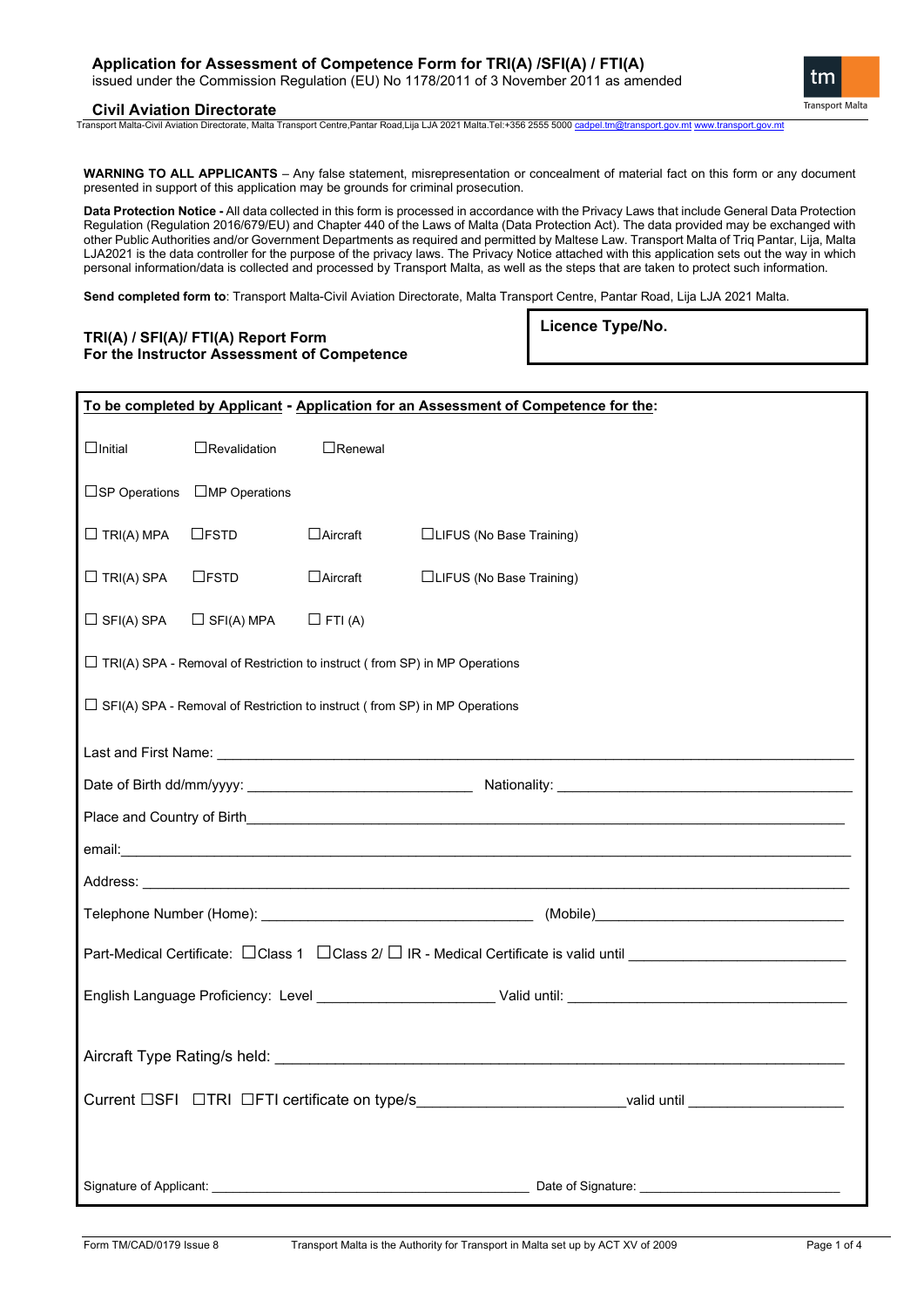# **Application and Assessment of Competence Form for Instructor (A)** issued under the Commission Regulation (EU) No 1178/2011 of 3 November 2011 as amended

Transport Malta-Civil Aviation Directorate, Malta Transport Centre,Pantar Road,Lija LJA 2021 Malta.Tel:+356 2555 5000 [cadpel.tm@transport.gov.mt](mailto:cadpel.tm@transport.gov.mt) [www.transport.gov.mt](http://www.transport.gov.mt/)

# **TRI(A)/SFI(A)/FTI(A) Report Form**

 $P = PASS F = FAIL$ 

### **Applicant's Full Name and Licence No:**

| Competence                        | Performance                        | P | F | <b>Examiner</b> | Knowledge                                                      | P | F | <b>Examiner</b> |
|-----------------------------------|------------------------------------|---|---|-----------------|----------------------------------------------------------------|---|---|-----------------|
| Prepare resources                 | Ensure adequate facilities         |   |   |                 | Understand objectives                                          |   |   |                 |
|                                   | Prepares briefing material         |   |   |                 | Available tools                                                |   |   |                 |
|                                   | Manages available tools            |   |   |                 | Competency based training methods                              |   |   |                 |
|                                   | plans training within the training |   |   |                 | understands the training envelope of                           |   |   |                 |
|                                   | envelope of the training platform, |   |   |                 | the training platform, as determined                           |   |   |                 |
|                                   | as determined by the ATO           |   |   |                 | by the ATO and avoids training                                 |   |   |                 |
|                                   |                                    |   |   |                 | beyond the boundaries of this                                  |   |   |                 |
|                                   |                                    |   |   |                 | envelope                                                       |   |   |                 |
| Create a climate                  | <b>Establishes credentials</b>     |   |   |                 | Barriers to learning                                           |   |   |                 |
| conducive to                      |                                    |   |   |                 |                                                                |   |   |                 |
| learning                          | Role models appropriate            |   |   |                 | Learning styles                                                |   |   |                 |
|                                   | behaviour                          |   |   |                 |                                                                |   |   |                 |
|                                   |                                    |   |   |                 |                                                                |   |   |                 |
|                                   | Clarifies roles                    |   |   |                 |                                                                |   |   |                 |
|                                   |                                    |   |   |                 |                                                                |   |   |                 |
|                                   | States objectives                  |   |   |                 |                                                                |   |   |                 |
|                                   |                                    |   |   |                 |                                                                |   |   |                 |
|                                   | Ascertains and supports trainees   |   |   |                 |                                                                |   |   |                 |
| Present                           | needs<br>Communicates clearly      |   |   |                 | Teaching methods                                               |   |   |                 |
| knowledge                         |                                    |   |   |                 |                                                                |   |   |                 |
|                                   | Creates and sustains realism       |   |   |                 |                                                                |   |   |                 |
|                                   |                                    |   |   |                 |                                                                |   |   |                 |
|                                   | Looks for training opportunities   |   |   |                 |                                                                |   |   |                 |
| Integrate TEM or                  | Makes TEM or CRM links with        |   |   |                 | HF, TEM or CRM.                                                |   |   |                 |
| <b>CRM</b>                        | technical training.                |   |   |                 |                                                                |   |   |                 |
|                                   |                                    |   |   |                 | Causes and countermeasures                                     |   |   |                 |
|                                   | makes upset prevention links with  |   |   |                 | against undesired aircraft states                              |   |   |                 |
|                                   | technical training                 |   |   |                 |                                                                |   |   |                 |
| Manage Time to                    | Allocate time appropriate to       |   |   |                 | Syllabus time allocation                                       |   |   |                 |
| achieve training                  | achieving competency objective     |   |   |                 |                                                                |   |   |                 |
| objectives<br>Facilitate learning | Encourage trainee participation    |   |   |                 | Facilitation                                                   |   |   |                 |
|                                   |                                    |   |   |                 |                                                                |   |   |                 |
|                                   | Motivating, patient, confident,    |   |   |                 | How to give constructive                                       |   |   |                 |
|                                   | assertive manner                   |   |   |                 | feedback                                                       |   |   |                 |
|                                   |                                    |   |   |                 |                                                                |   |   |                 |
|                                   | Conducts one-to-one coaching       |   |   |                 | How to encourage trainees to ask                               |   |   |                 |
|                                   |                                    |   |   |                 | questions and seek advice                                      |   |   |                 |
|                                   | Encourages mutual support          |   |   |                 |                                                                |   |   |                 |
| Assesses trainee                  | Assess and encourage trainee       |   |   |                 | Observation techniques                                         |   |   |                 |
| performance                       | self-assessment of performance     |   |   |                 |                                                                |   |   |                 |
|                                   | against<br>Competency standards    |   |   |                 | Methods for recording observations                             |   |   |                 |
|                                   |                                    |   |   |                 |                                                                |   |   |                 |
|                                   | Makes assessment decision and      |   |   |                 |                                                                |   |   |                 |
|                                   | provide clear feedback             |   |   |                 |                                                                |   |   |                 |
|                                   |                                    |   |   |                 |                                                                |   |   |                 |
|                                   | Observes CRM behaviour             |   |   |                 |                                                                |   |   |                 |
| Monitor and                       | Compare individual outcomes to     |   |   |                 | Learning styles                                                |   |   |                 |
| review progress                   | defined objectives                 |   |   |                 |                                                                |   |   |                 |
|                                   | Identify individual differences in |   |   |                 | Strategies for training adaptation to<br>meet individual needs |   |   |                 |
|                                   | learning rates                     |   |   |                 |                                                                |   |   |                 |
|                                   |                                    |   |   |                 |                                                                |   |   |                 |
|                                   | Apply appropriate corrective       |   |   |                 |                                                                |   |   |                 |
|                                   | action                             |   |   |                 |                                                                |   |   |                 |
| Evaluate training                 | Elicits feedback from trainees.    |   |   |                 | Competency unit and associated                                 |   |   |                 |
| sessions                          |                                    |   |   |                 | elements                                                       |   |   |                 |
|                                   | Tracks training session processes  |   |   |                 |                                                                |   |   |                 |
|                                   | against competence criteria        |   |   |                 | Performance Criteria                                           |   |   |                 |
|                                   | Keeps appropriate records          |   |   |                 |                                                                |   |   |                 |
| Report outcome                    | Report accurately using only       |   |   |                 | Phase training objectives                                      |   |   |                 |
|                                   | observed actions and events        |   |   |                 |                                                                |   |   |                 |
|                                   |                                    |   |   |                 | Individual versus systemic                                     |   |   |                 |
|                                   |                                    |   |   |                 | weaknesses                                                     |   |   |                 |
|                                   |                                    |   |   |                 |                                                                |   |   |                 |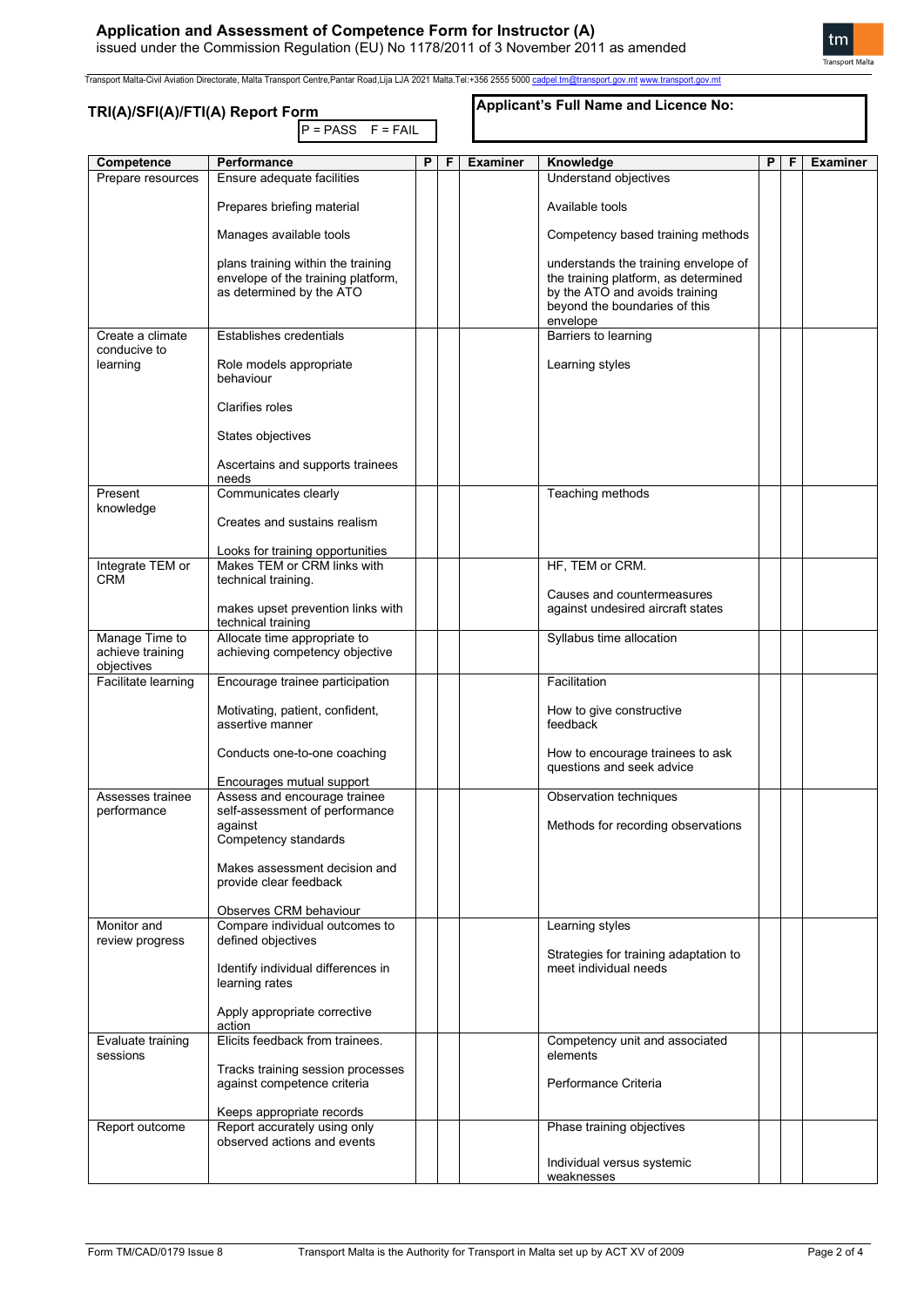# **Application for Assessment of Competence Form for TRI(A) /SFI(A) / FTI(A)**

issued under the Commission Regulation (EU) No 1178/2011 of 3 November 2011 as amended

# **Civil Aviation Directorate**

Transport Malta-Civil Aviation Directorate, Malta Transport Centre,Pantar Road,Lija LJA 2021 Malta.Tel:+356 2555 5000 <u>[cadpel.tm@transport.gov.mt](mailto:cadpel.tm@transport.gov.mt) [www.transport.gov.mt](http://www.transport.gov.mt/)</u>

| TRI(A)/SFI(A)/FTI(A) Report Form |                                             |                                                                                   | Applicant's Full Name and Licence No:                                                                                                                                                                                                                                                                                                                                                                                                                                                                                                                                                                                        |  |  |  |  |
|----------------------------------|---------------------------------------------|-----------------------------------------------------------------------------------|------------------------------------------------------------------------------------------------------------------------------------------------------------------------------------------------------------------------------------------------------------------------------------------------------------------------------------------------------------------------------------------------------------------------------------------------------------------------------------------------------------------------------------------------------------------------------------------------------------------------------|--|--|--|--|
|                                  | For the Instructor Assessment of Competence |                                                                                   |                                                                                                                                                                                                                                                                                                                                                                                                                                                                                                                                                                                                                              |  |  |  |  |
|                                  | To be completed by the Examiner             |                                                                                   |                                                                                                                                                                                                                                                                                                                                                                                                                                                                                                                                                                                                                              |  |  |  |  |
|                                  |                                             |                                                                                   |                                                                                                                                                                                                                                                                                                                                                                                                                                                                                                                                                                                                                              |  |  |  |  |
|                                  |                                             |                                                                                   |                                                                                                                                                                                                                                                                                                                                                                                                                                                                                                                                                                                                                              |  |  |  |  |
|                                  |                                             |                                                                                   | Aeroplane Registration and Type/Class used for Assessment (please specify including variants):<br>Aeroplane Registration and Type/Class used for Assessment (please specify including variants):                                                                                                                                                                                                                                                                                                                                                                                                                             |  |  |  |  |
|                                  |                                             |                                                                                   | FSTD Identification Number of FSTD used (which must be issued in accordance with Commission Regulation                                                                                                                                                                                                                                                                                                                                                                                                                                                                                                                       |  |  |  |  |
|                                  |                                             |                                                                                   |                                                                                                                                                                                                                                                                                                                                                                                                                                                                                                                                                                                                                              |  |  |  |  |
| <b>Assessment for</b>            |                                             |                                                                                   |                                                                                                                                                                                                                                                                                                                                                                                                                                                                                                                                                                                                                              |  |  |  |  |
| $\Box$ Initial                   | $\Box$ Revalidation                         | $\Box$ Renewal                                                                    |                                                                                                                                                                                                                                                                                                                                                                                                                                                                                                                                                                                                                              |  |  |  |  |
|                                  | $\Box$ SP Operations $\Box$ MP Operations   |                                                                                   |                                                                                                                                                                                                                                                                                                                                                                                                                                                                                                                                                                                                                              |  |  |  |  |
| $\Box$ TRI(A) MPA                | $\Box$ <b>FSTD</b>                          | $\Box$ Aircraft                                                                   | □LIFUS (No Base Training)                                                                                                                                                                                                                                                                                                                                                                                                                                                                                                                                                                                                    |  |  |  |  |
| $\Box$ TRI(A) SPA                | □In-Seat element demonstrated               |                                                                                   |                                                                                                                                                                                                                                                                                                                                                                                                                                                                                                                                                                                                                              |  |  |  |  |
| $\Box$ SFI(A) SPA                | $\Box$ SFI(A) MPA                           | $\Box$ FTI                                                                        |                                                                                                                                                                                                                                                                                                                                                                                                                                                                                                                                                                                                                              |  |  |  |  |
|                                  |                                             | $\Box$ TRI(A) SPA - Removal of Restriction to instruct (from SP) in MP Operations |                                                                                                                                                                                                                                                                                                                                                                                                                                                                                                                                                                                                                              |  |  |  |  |
|                                  |                                             | $\Box$ SFI(A) SPA - Removal of Restriction to instruct (from SP) in MP Operations |                                                                                                                                                                                                                                                                                                                                                                                                                                                                                                                                                                                                                              |  |  |  |  |
|                                  |                                             |                                                                                   | NB: For FFS and Aircraft (restricted and unresticted) privileges - These may be revalidated in an FFS or aircraft. If<br>revalidated in an FFS, it shall incorporate an in-seat element demonstrating relevant aircraft training skills                                                                                                                                                                                                                                                                                                                                                                                      |  |  |  |  |
| <b>Result</b>                    |                                             |                                                                                   | <b>Applicant's Signature:</b>                                                                                                                                                                                                                                                                                                                                                                                                                                                                                                                                                                                                |  |  |  |  |
|                                  | Assessment of Competence □ Pass □ Fail      |                                                                                   |                                                                                                                                                                                                                                                                                                                                                                                                                                                                                                                                                                                                                              |  |  |  |  |
|                                  |                                             |                                                                                   | □I recommend further training with an Instructor before re-test- See Remarks                                                                                                                                                                                                                                                                                                                                                                                                                                                                                                                                                 |  |  |  |  |
|                                  |                                             |                                                                                   | $\Box$ I do not consider further flight or theoretical instruction necessary before re-test                                                                                                                                                                                                                                                                                                                                                                                                                                                                                                                                  |  |  |  |  |
| applicable.                      |                                             |                                                                                   | Record reasons why item(s) was failed or test was incomplete. Record training required or recommended if                                                                                                                                                                                                                                                                                                                                                                                                                                                                                                                     |  |  |  |  |
|                                  |                                             |                                                                                   | Examiner Remarks: <u>Conservation and Conservation and Conservation</u> and Conservation and Conservation and Conservation                                                                                                                                                                                                                                                                                                                                                                                                                                                                                                   |  |  |  |  |
|                                  |                                             |                                                                                   |                                                                                                                                                                                                                                                                                                                                                                                                                                                                                                                                                                                                                              |  |  |  |  |
|                                  |                                             |                                                                                   |                                                                                                                                                                                                                                                                                                                                                                                                                                                                                                                                                                                                                              |  |  |  |  |
|                                  |                                             |                                                                                   | I hereby declare that I have established communication with the applicant without language barriers. I made the applicant                                                                                                                                                                                                                                                                                                                                                                                                                                                                                                    |  |  |  |  |
| Differences Document.            |                                             |                                                                                   | aware of the consequences of providing incomplete, inaccurate or false information. I verified that the applicant complies<br>with the qualification, training and experience requirements in Part FCL. I confirm that all required manoeuvres and<br>exercises have been completed, as well as the verbal theoretical examination, where applicable. I also declare that I have<br>reviewed and applied the national procedures and requirements of the applicant's competent authority contained in version<br>(insert document version as published on the EASA website) ________________________________ of the Examiner |  |  |  |  |
|                                  |                                             |                                                                                   |                                                                                                                                                                                                                                                                                                                                                                                                                                                                                                                                                                                                                              |  |  |  |  |
|                                  |                                             |                                                                                   |                                                                                                                                                                                                                                                                                                                                                                                                                                                                                                                                                                                                                              |  |  |  |  |
|                                  |                                             |                                                                                   |                                                                                                                                                                                                                                                                                                                                                                                                                                                                                                                                                                                                                              |  |  |  |  |

tm

Transport Malta